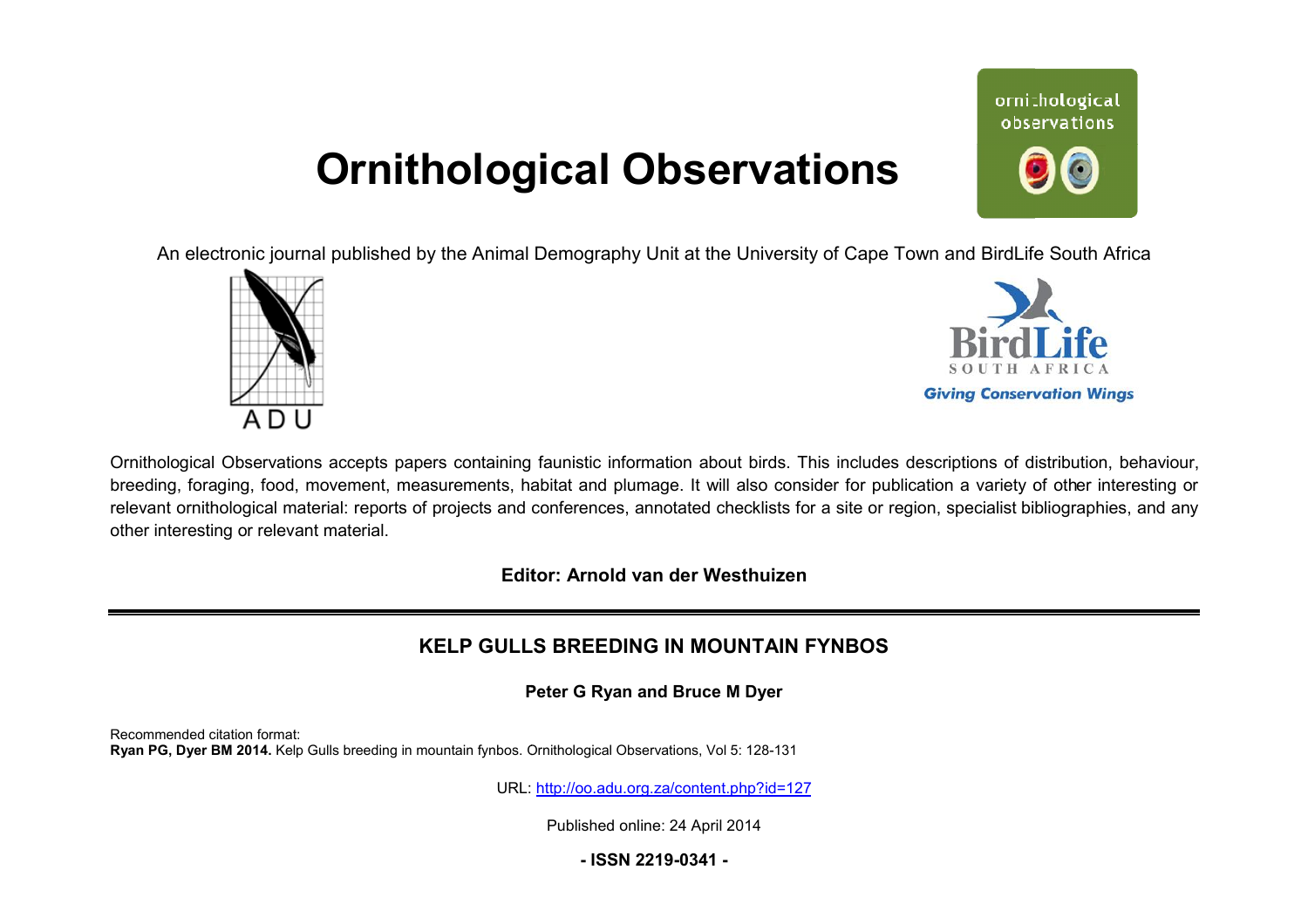

# **KELP GULLS BREEDING IN MOUNTAIN FYNBOS**

## *Peter G. Ryan1\* and Bruce M. Dyer<sup>2</sup>*

<sup>1</sup> Percy FitzPatrick Institute, University of Cape Town, Rondebosch 7701, South Africa <sup>2</sup> Branch Oceans and Coasts, Department of Environment Affairs, P. Bag X2, Roggebaai 8012, South Africa

#### \*Corresponding author: [pryan31@gmail.com](mailto:pryan31@gmail.com)

The Kelp Gull *Larus dominicanus* is a versatile seabird that has benefited from human changes to coastal ecosystems, including agriculture, creation of wetlands and dumpsites (Crawford 2005). Crawford *et al.* (1982) provided a comprehensive survey of Kelp Gull benefited from human changes to coastal ecosystems, including<br>agriculture, creation of wetlands and dumpsites (Crawford 2005).<br>Crawford et al. (1982) provided a comprehensive survey of Kelp Gull<br>breeding distribution in so were some 11,200 pairs. The population increased to at least 18,000 pairs by 2000 (Crawford 2005). Since then, the numbers breeding at offshore islands in the Western Cape have halved (Makhado *et al.* 2013), in part due to predation by Great White Pelicans *Pelecanus onocrotalus* (Mwema *et al.* 2010)*.* However, this decrease has been offset by the formation of mainland colonies, often close to urban centres (e.g. a large colony of 1 250 pairs at Strandfontein, Ryan *et al.* 2013, and smaller colonies at Yzerfontein and Dwarskersbos). Once largely confined to the coast, they also have extended their range inland (Crawford 2005).

One inland site that Kelp Gulls have occupied is Steenbras Dam in the Hottentots Holland Mountains south of Gordon's Bay, which is unusual in being 350 m above sea level. Gulls have roosted on a 10 ha island (S34º11.0', E18º52.1') in the lower Steenbras Dam for several decades (Martin 2003). The island is densely covered in pine trees *Pinus radiata* (Ryan 2014), and when the dam level is high the

**ELP GUILLS BREEDING IN MOUNTAIN FYNBOS** guist roots in the trees (Martin pers. comm.). BMD suspected that the trees (Martin 2003), appearing like egres from Brunch Debauta, but Refer C. *Ryan<sup>2</sup>* represents in the trees distance (Rob Martin pers. comm.). BMD suspected that they might breed on the island, but Rob Martin has not seen any chicks or other evidence of breeding. PGR visited the island on 14 December 2013 and found that it offers little open ground suitable for gull breeding, although depending on the dam level, the island's "beaches" could support some nests. There was one active gull nest (1 egg) and four empty nests on a small, rocky islet 450 m SE of the main island, and only 50 m offshore, but large numbers of gulls were breeding on low, rocky ridges and adjacent flat ground in open mountain fynbos approximately 150-200 m south of the dam at S 34º11.4', E 18º56.5'. There were at least 18 nests with eggs (11 one-egg clutches and seven two-egg clutches), two nests with eggs and newly hatched chicks (one two-egg and one three-egg clutch), and five nests with small, downy chicks. However, most chicks had already left their nests, with some almost ready to fly. Such chicks were hard to locate in the dense vegetation; at least 28 broods were found, but more almost certainly were overlooked. A count of nest sites suggested there were at least 120 nests, and perhaps 150-200 pairs in the colony. The preponderance of 1-egg clutches in the nests with eggs suggests that these might have been repeat breeding attempts and/or attempts by young, inexperienced birds. qulls roost in the trees (Martin 2003), appearing like egrets from a egg clutches), two nests with eggs and newly hatched<br>
two-egg and one three-egg clutch), and five nests with<br>
ny chicks. However, most chicks had already left their<br>
some almost ready to fly. Such chicks were hard to locat egg clutches in the nests with eggs<br>e been repeat breeding attempts<br>rienced birds.<br>urby shoreline, but there was no

Gulls were roosting on a nearby shoreline, but there was no evidence of foraging in the dam area; an observation supported by the prey remains scattered around the colony. The most abundant remains were cuttlefish (*Sepia*) "bones", with smaller numbers of crayfish *Jasus lalandii* exoskeletons, fish bones, chicken and large mammal bones (most clearly butchered). Scarce prey items included one marine crab leg and one keyhole limpet shell. There were also numerous plastic bags, and smaller numbers of pieces of paper, cardboard, foil, cloth and other plastic items. The dam area forms nes", with s<br>fish bones,<br>ed). Scarce<br>e limpet she<br>r numbers c<br>tic items. Th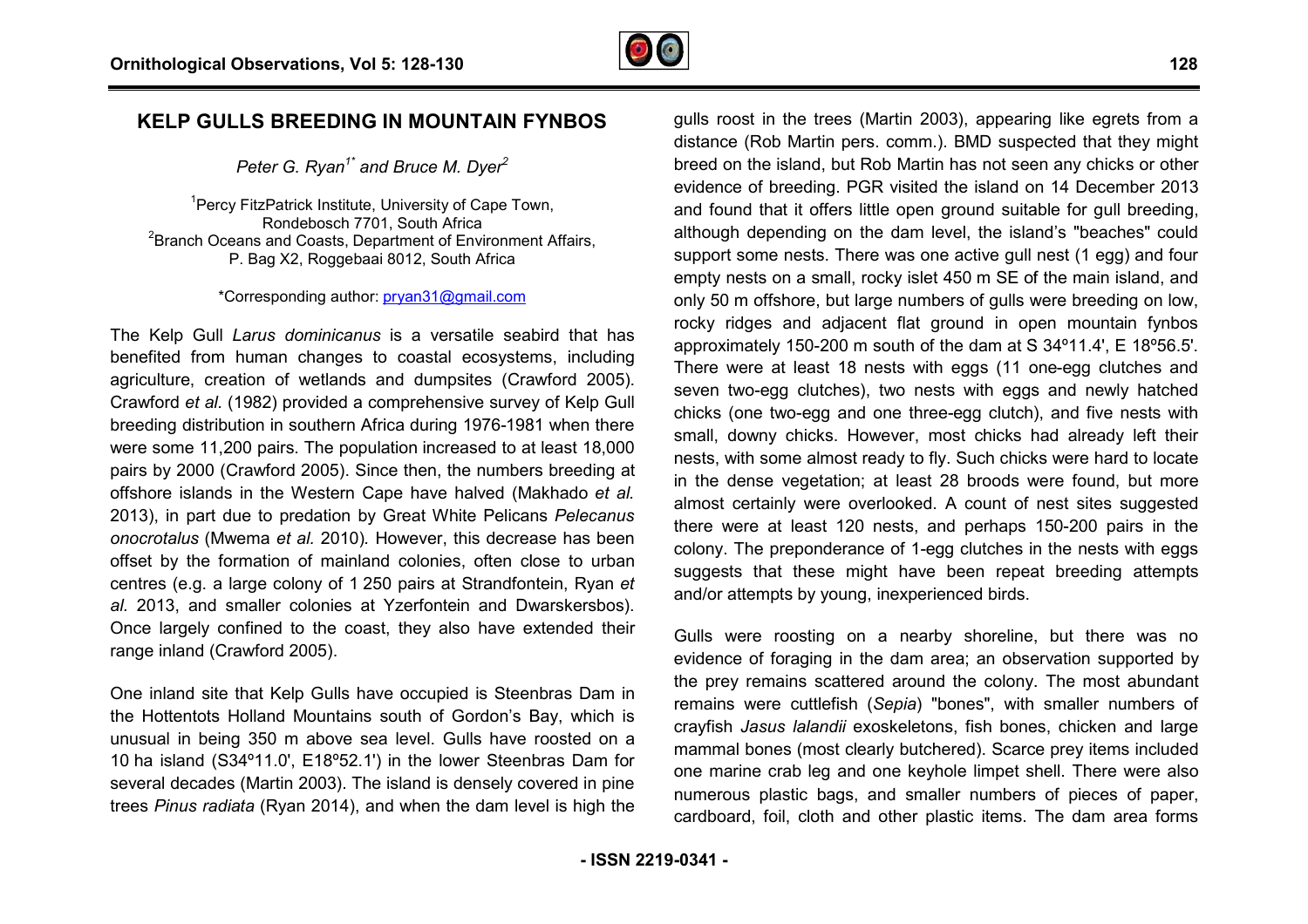

part of a nature reserve that currently is closed to the public (Wittridge 2011) and offers few opportunities for scavenging; the birds presumably feed at sea and in adjacent coastal communities.

The closest distance to the sea from the colony is 3 km (NNW to Gordon's Bay), but on 14 December the birds were commuting west along the Steenbras River to the sea, a distance of roughly 6 km. This is not the farthest inland Kelp Gulls breed in southern Africa; they have been recorded up to 10 km inland in the Skeleton Coast (Crawford 2005), but it is farthest inland breeding site in South Africa, and certainly the highest elevation site (although other subspecies of Kelp Gulls in New Zealand and South America routinely breed at high elevations around inland lakes, e.g. Higgins and Davies 1996 1996). What is perhaps most surprising about this colony is that the gulls appear to be able to rear chicks in an area easily accessed by several potentially serious terrestrial predators: Chacma Bab Baboons *Papio ursinus*, Caracals *Felis caracal*, Honey Badgers *Mellivora capensis* and Leopards *Panthera pardus* (Wittridge 2011). The colony borders a remote part of the dam, far from any potential predator shielding resulting from human activities. It will be interesting to see if the colony can persist in the area. The limited extent of trampling and guano-induced die back of the vegetation within parts of the colony (Fig. 1) suggest that the birds have bred here for at most 1-2 seasons, and that for much of the colony this is the first year the area has been occupied. nteresting to see if the colony can persist in the area. The limited<br>extent of trampling and guano-induced die back of the vegetation<br>within parts of the colony (Fig. 1) suggest that the birds have bred<br>nere for at most 1-

#### **Acknowledgements**

We thank Peter Kruger for permission to visit the study area.

### **References**

**Crawford, RJM 2005.** Kelp Gull *Larus dominicanus* PAR, Dean WRJ, Ryan PG (eds) Roberts Birds of Southern Africa,

Vilth ed. The Trustees of the John Voelcker Bird Book Fund, Cape Town: 439-441.

**Crawford RJM, Cooper J, Shelton PA 1982.** Distribution, population size, breeding and conservation of the Kelp Gull in southern Africa. Ostrich 53: 164–177.

**Higgins PJ, Davies SJJF (eds) 1996.** Handbook of Australian, New Zealand and Antarctic birds. Vol. 3. Snipe to P Pigeons. Oxford University Press, Melbourne.

**Makhado AB, Dyer BM, Fox R, Geldenhuys D, Pichegru L L, Randall RM, Sherley RB, Upfold L, Visagi isagie J, Waller LJ, Whittington PA, Crawford RJM, 2013.** Estimates of numbers of twelve seabird species breeding in South Africa, updated to include 2012. Branch Oceans and Coasts, Department of Environmental Affairs, Cape Town.

**Martin R 2003.** Cape Gulls perching in pine trees. Promerops 253: 14.

**Mwema MM, de Ponte Machado M, Ryan PG 2010.**  Breeding seabirds at Dassen Island, South Africa: chances of surviving Great White Pelican predation. Endangered Species Research 9: 125-131.

**Ryan PG 2014.** Birds of Steenbras Island. Promerops (in press). .

**Ryan PG, Dyer BM, Martin AP, Ward VL, Whittington PA 2013.** Supernormal clutches in southern African Kelp Gulls *Larus dominicanus vetula*. Ostrich 84: 157–160.

**Wittridge H-M 2011.** Integrated reserve management plan for Steenbras Nature Reserve. City of Cape Town, Cape Town.